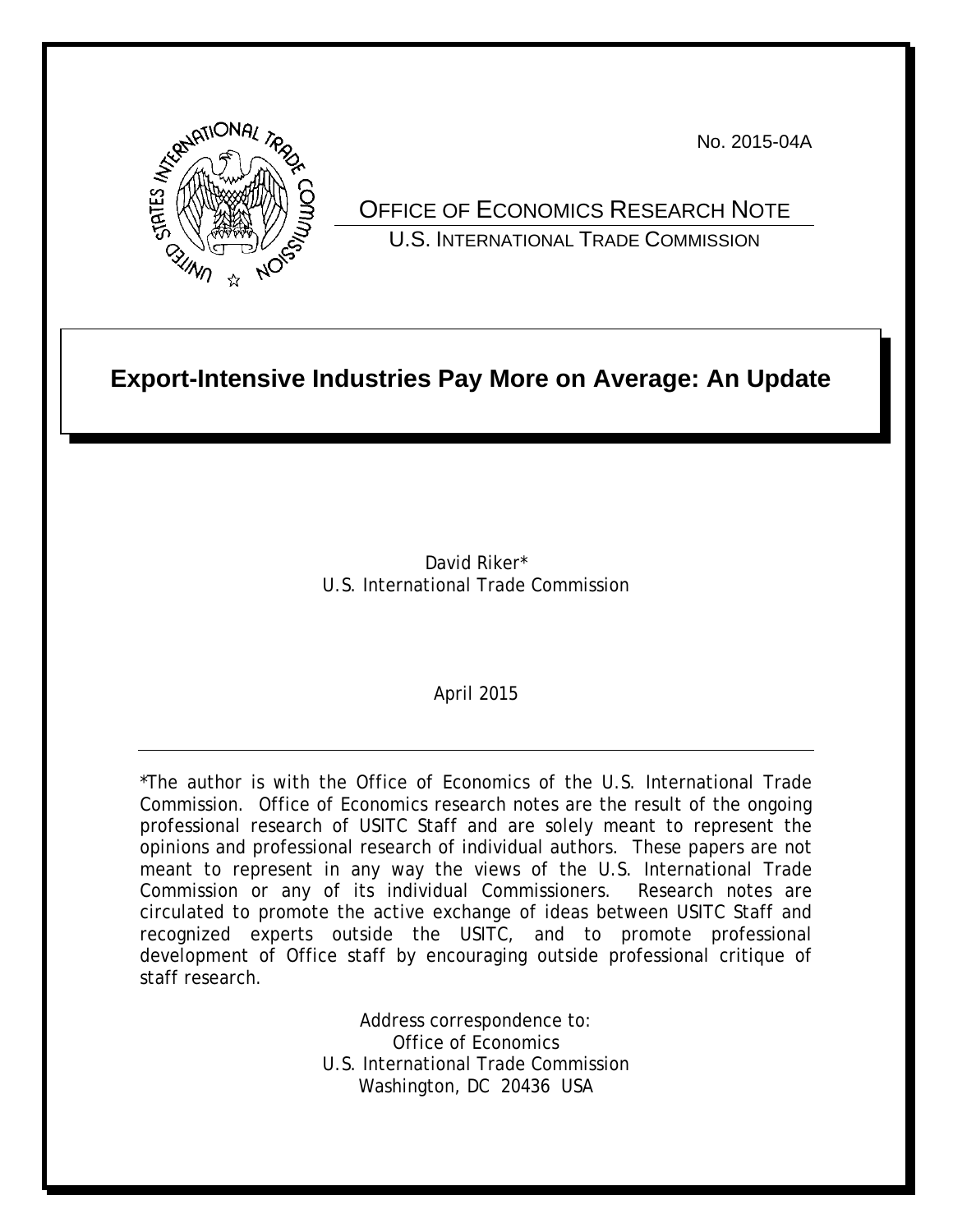## **Export-Intensive Industries Pay More on Average: An Update**

David Riker $<sup>1</sup>$  $<sup>1</sup>$  $<sup>1</sup>$ </sup>

April 20, 2015

#### **Abstract**

l

This research note analyzes the weekly earnings in U.S. manufacturing and services industries, based on data for approximately 164,000 workers in 2014. It estimates the earnings premium in exportintensive industries, based on an econometric analysis that combines worker-level data on earnings, education, occupation, and other demographic characteristics from the Current Population Survey with industry-level data on exports and total shipments of manufactures and services. The estimates indicate that export-intensive industries pay more on average and that the export earnings premium is larger for blue collar workers in production and support occupations (they earn a 19.0% premium in export-intensive manufacturing industries and a 17.6% premium in export-intensive services industries) than for white collar workers in management and professional occupations (they earn a 9.9% premium in export-intensive manufacturing industries and a 12.0% premium in export-intensive services industries). Overall, the export earnings premium in 2014 is 16.3% on average in the manufacturing industries and 15.5% on average in the services industries.

| <b>Summary of Estimates</b>                                          |          |
|----------------------------------------------------------------------|----------|
| <b>Earnings Premium in Export-Intensive Manufacturing Industries</b> | $16.3\%$ |
| Among Blue Collar Workers                                            | 19.0%    |
| Among White Collar Workers                                           | 9.9%     |
| <b>Earnings Premium in Export-Intensive Services Industries</b>      | $15.5\%$ |
| Among Blue Collar Workers                                            | 17.6%    |
| Among White Collar Workers                                           | 12.0%    |
|                                                                      |          |

<span id="page-1-0"></span><sup>&</sup>lt;sup>1</sup> This note is the result of ongoing professional research of ITC Staff and is solely meant to represent the opinions and professional research of the author. It is not meant to represent in any way the views of the U.S. International Trade Commission or any of its individual Commissioners. Please address any correspondence to David.Riker@usitc.gov.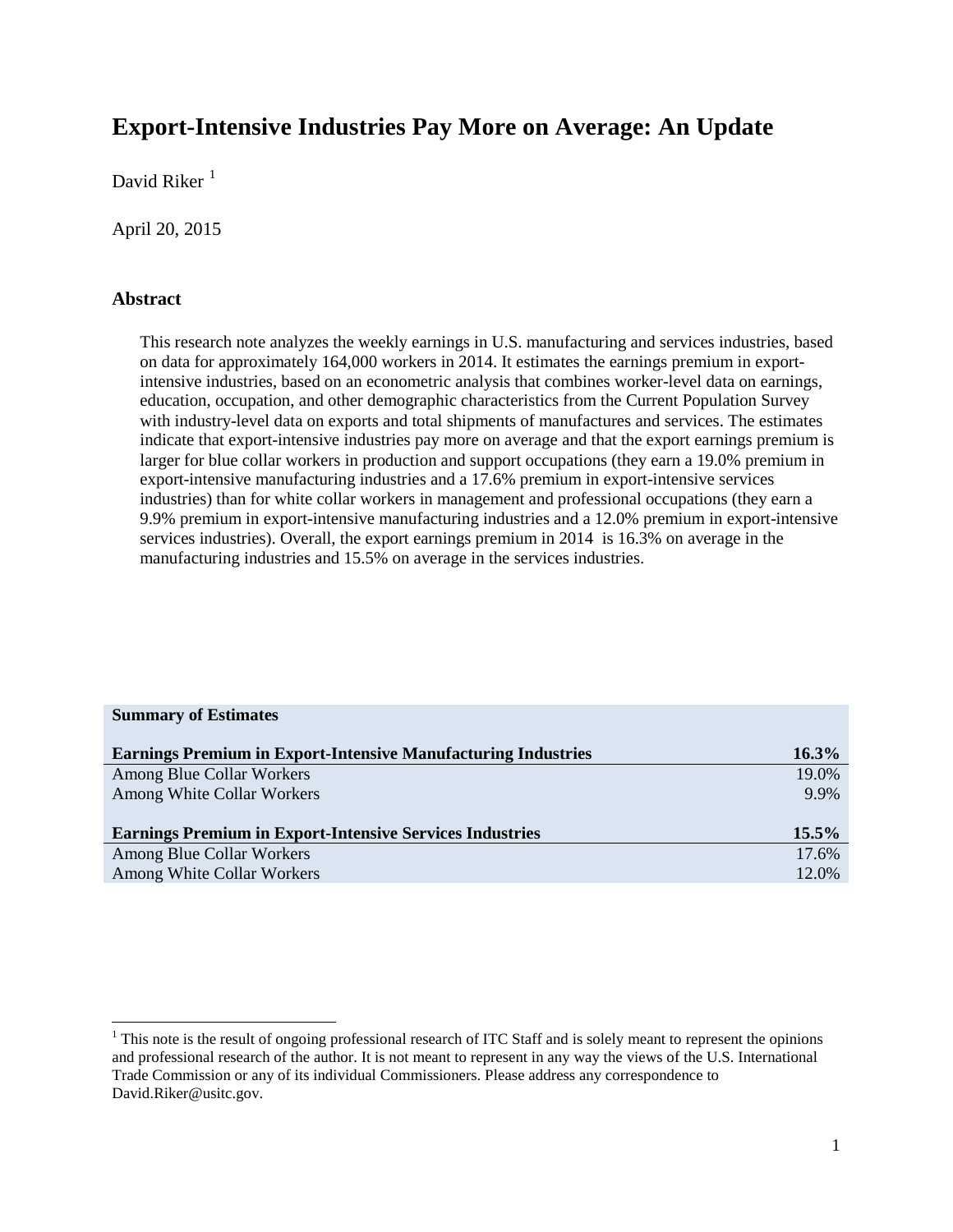#### **1. Introduction**

In this research note, I analyze worker-level earnings data from the 2014 Current Population Survey (CPS). I use an econometric model to estimate earnings premia in export-intensive industries after controlling for the worker's education, work experience, demographics, and location within the United States. The model divides the 164,000 workers in the CPS sample into two occupation groups (blue collar workers in production and support occupations, white collar workers in management and professional occupations) and two industry groups (manufacturing, services) and calculates a separate export earnings premium for each of the groups.

This note updates similar estimates for the manufacturing sector in Riker (2010) and for the services sector in Riker and Thurner ([2](#page-2-0)011), both based on earlier CPS data for  $2006-2008$ <sup>2</sup>. The updated estimates indicate that export-intensive industries still pay more on average in 2014 and that the export premia are still larger for blue collar workers than for white collar workers. Overall, the export earnings premium in 2014 is 16.3% on average in the manufacturing industries and 15.5% on average in the services industries.

The rest of the note is organized into four parts. Section 2 lists the data sources and provides descriptive statistics on export intensity and average weekly earnings. Section 3 describes the econometric methodology. Section 4 reports the econometric estimates of the export earnings premia by occupation group and industry group. Section 5 offers concluding remarks.

#### **2. Data Sources and Descriptive Statistics**

l

The data on the workers' average earnings are from the Merged Outgoing Rotation Group of the Current Population Survey (CPS-MORG). They include the weekly earnings of approximately 160,000 workers employed in U.S. manufacturing and services industries in 2014. The CPS-MORG also provides data on several worker characteristics that are likely to affect earnings, including education, age (as a proxy for work experience), occupation, race, sex, and the state where the worker is located.

The data on U.S. exports of manufactures are official trade statistics from the U.S. Census Bureau. The data on U.S. private services exports are from the International Transactions, International Services, and

<span id="page-2-0"></span> $2$  Riker (2010) estimates that exports contributed an additional eighteen percent to workers' earnings in U.S. manufacturing industries between 2006 and 2008. The export earnings premium for blue collar jobs was one-fifth larger than the export earnings premium for white collar jobs. Riker and Thurner (2011) estimate that workers in export-intensive services industries earned fifteen to twenty percent more than comparable workers in other services industries between 2006 and 2008.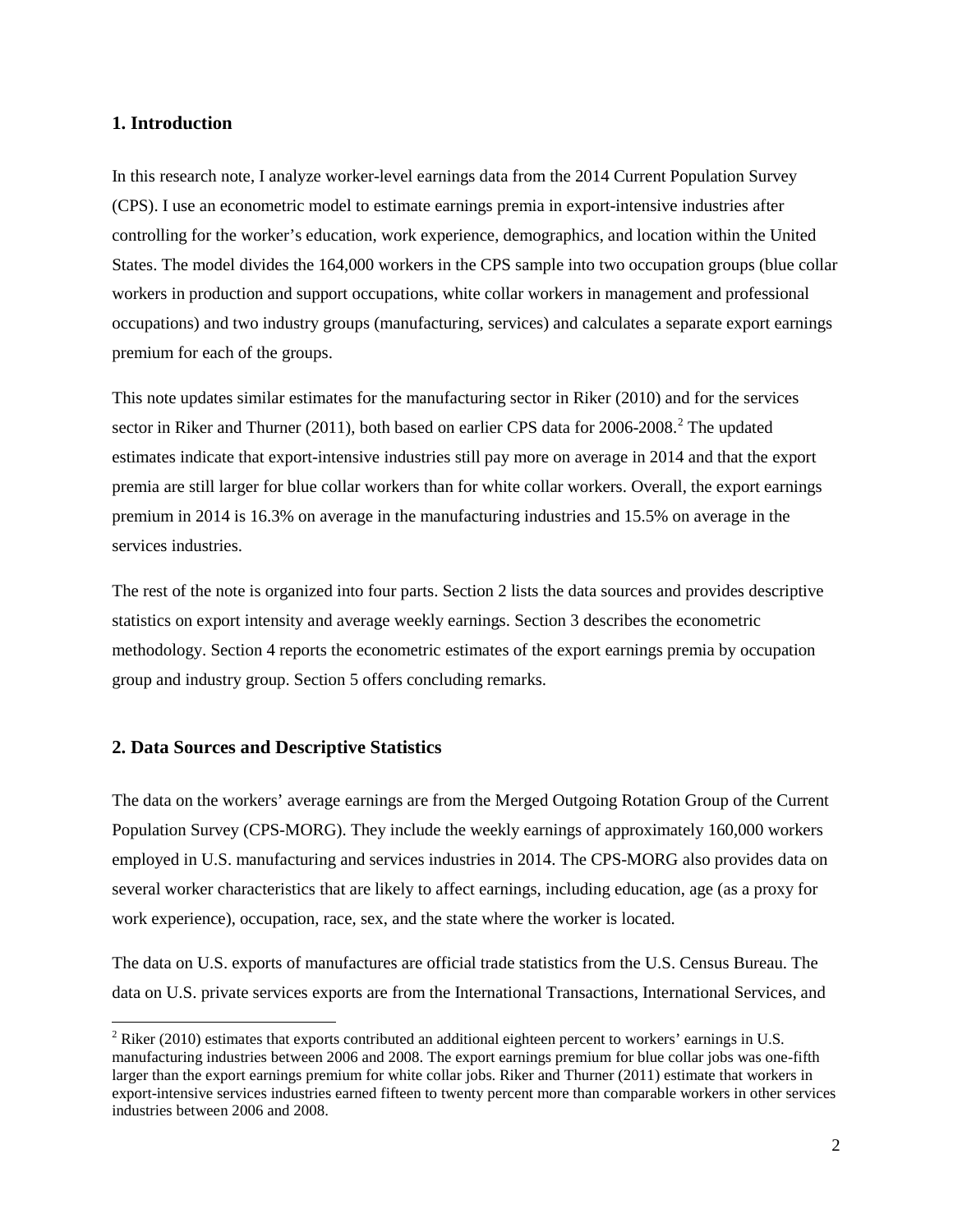International Investment Position Tables published by the Bureau of Economic Analysis. The services trade data are based on surveys in which U.S. companies reported the dollar value of their sales of selected services and intangible assets to foreign entities. Finally, the data on the value of shipments for each of the manufacturing and services industries are from the 2012 U.S. Economic Census.

When comparing industries' engagement in export markets, it is important to adjust for the significant differences in the sizes of the industries. For this reason, I designate the manufacturing and services industries as export-intensive if the industries' exports were greater than ten percent of their total shipments in  $2012.<sup>3</sup>$  $2012.<sup>3</sup>$  $2012.<sup>3</sup>$ 

Table 1 ranks the export intensity of the sixteen manufacturing industries in the CPS-MORG. In 2012, the export values of these industries ranged from \$4.4 billion for furniture and fixtures manufacturing to \$226.6 billion for transportation equipment manufacturing. The export shares ranged from 4.50 percent for beverages and tobacco products to 36.73 percent for computer and electronic products.

| Table 1:                                                           |                     |                     |
|--------------------------------------------------------------------|---------------------|---------------------|
| The Export Intensity of U.S. Manufacturing Industries <sup>4</sup> |                     |                     |
|                                                                    | <b>Export Value</b> | <b>Export Share</b> |
|                                                                    | in $2012$           | in 2012             |
| <b>Industry Name (NAICS Code)</b>                                  | $$$ million)        | $(\%)$              |
| Computer and Electronic Products (334)                             | 123,897             | 36.73               |
| Machinery Manufacturing (333)                                      | 149,405             | 36.65               |
| Electrical Equipment and Appliance Manufacturing (335)             | 38,265              | 30.86               |
| Transportation Equipment Manufacturing (336)                       | 226,575             | 28.57               |
| Miscellaneous Manufacturing (339)                                  | 43,998              | 28.57               |
| Textile, Apparel, and Leather Manufacturing (313-316)              | 17,557              | 24.98               |
| Chemical Manufacturing (325)                                       | 188,116             | 23.43               |
| Primary and Fabricated Metal Products (331-332)                    | 114,453             | 18.72               |
| Plastics and Rubber Products (326)                                 | 28,884              | 13.22               |
| Petroleum and Coal Products (324)                                  | 110,286             | 13.07               |
| Paper and Printing (322-323)                                       | 30,340              | 11.52               |
| Non-Metallic Mineral Products (327)                                | 10,144              | 10.31               |
| Food Manufacturing (311)                                           | 63,582              | 8.50                |
| Wood Products (321)                                                | 5,952               | 7.63                |
| Furniture and Fixtures Manufacturing (337)                         | 4,411               | 6.52                |
| Beverage and Tobacco Products (312)                                | 6,847               | 4.96                |

Table 2 ranks the export intensity of the services industries in the CPS-MORG. The table includes all of

l

<span id="page-3-0"></span><sup>&</sup>lt;sup>3</sup> The export share is calculated using 2012 trade and shipments data in order to utilize the more comprehensive Economic Census data on industry shipments.

<span id="page-3-1"></span><sup>&</sup>lt;sup>4</sup> The industry indicator in the CPR-MORG is *dind02*. The export share is the value of exports divided by the total value of the shipments of the U.S. manufacturing industry.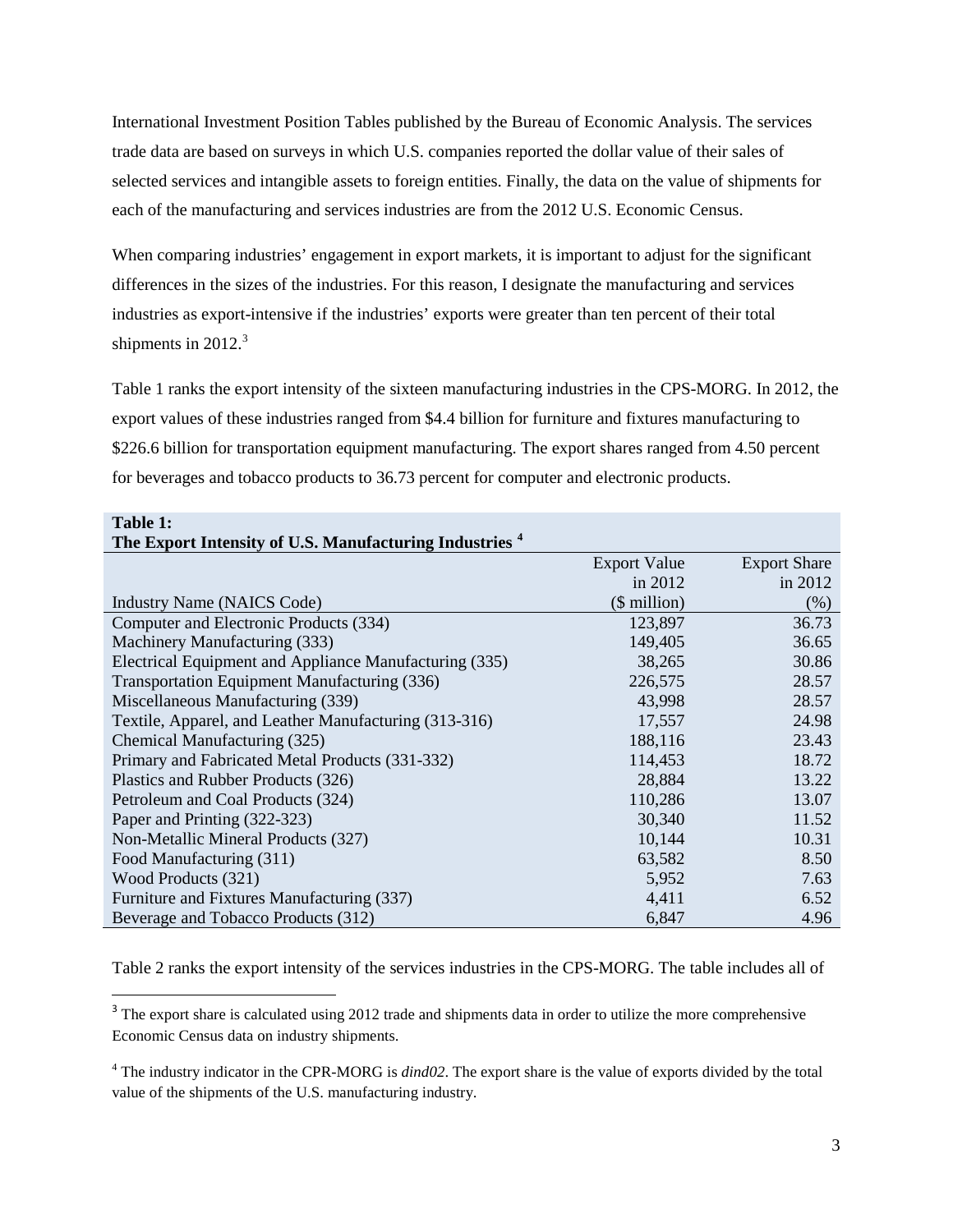the services industries that received at least one percent of their total revenues in 2012 from cross-border exports. The export values of these nine industries ranged from \$6.3 billion for other information services to \$83.6 billion for transportation and warehousing. The export shares ranged from 2.44 percent of total sales for telecommunications to 16.95 percent for motion picture and sound recording.

Table 3 divides the 22 occupation codes in the CPS-MORG into two occupation groups. The management and professional occupations are for the most part white collar jobs, and the production and support occupations are for the most part blue collar jobs.

| Table 2:                                                      |                     |                     |
|---------------------------------------------------------------|---------------------|---------------------|
| The Export Intensity of U.S. Services Industries <sup>5</sup> |                     |                     |
|                                                               | <b>Export Value</b> | <b>Export Share</b> |
|                                                               | in $2012$           | in 2012             |
| Industry Name (NAICS Code)                                    | $$$ million)        | (% )                |
| Motion Picture and Sound Recording Industries (512)           | 16,165              | 16.95               |
| Publishing Industries, Except Internet (511)                  | 42,460              | 16.38               |
| Internet Service Providers and Data Processing (518)          | 12,086              | 11.97               |
| Transportation and Warehousing (48-49)                        | 83,592              | 11.24               |
| Finance (522-523)                                             | 76,605              | 9.13                |
| Other Information Services (519)                              | 6,261               | 6.78                |
| Professional and Technical Services (541)                     | 83,346              | 5.40                |
| Telecommunications (517)                                      | 13,756              | 2.44                |

| Table 3                                       |                                               |
|-----------------------------------------------|-----------------------------------------------|
| Grouping of Occupations <sup>6</sup>          |                                               |
| Management and Professional Occupations       | Production and Support Occupations            |
| Management                                    | <b>Healthcare Support</b>                     |
| <b>Business and Financial Operations</b>      | <b>Protective Services</b>                    |
| <b>Computer and Mathematical Science</b>      | Food Preparation and Serving Related          |
| Architecture and Engineering                  | Building and Grounds Cleaning and Maintenance |
| Life, Physical, and Social Science            | Personal Care and Service                     |
| Community and Social Service                  | Sales and Related                             |
| Legal                                         | Office and Administrative Support             |
| Education, Training, and Library              | Farming, Fishing, and Forestry                |
| Arts, Design, Entertainment, Sports and Media | <b>Construction and Extraction</b>            |
| <b>Healthcare Practitioner and Technical</b>  | Installation, Maintenance, and Repair         |
|                                               | Production                                    |
|                                               | <b>Transportation and Material Moving</b>     |

<span id="page-4-0"></span><sup>&</sup>lt;sup>5</sup> The table includes the U.S. services industries with an export share greater than one percent in 2012. The export share for the services industries is the value of cross-border exports divided by the total revenues of the U.S. services industry.

l

<span id="page-4-1"></span><sup>6</sup> The occupation indicator in the CPR-MORG is *docc00*.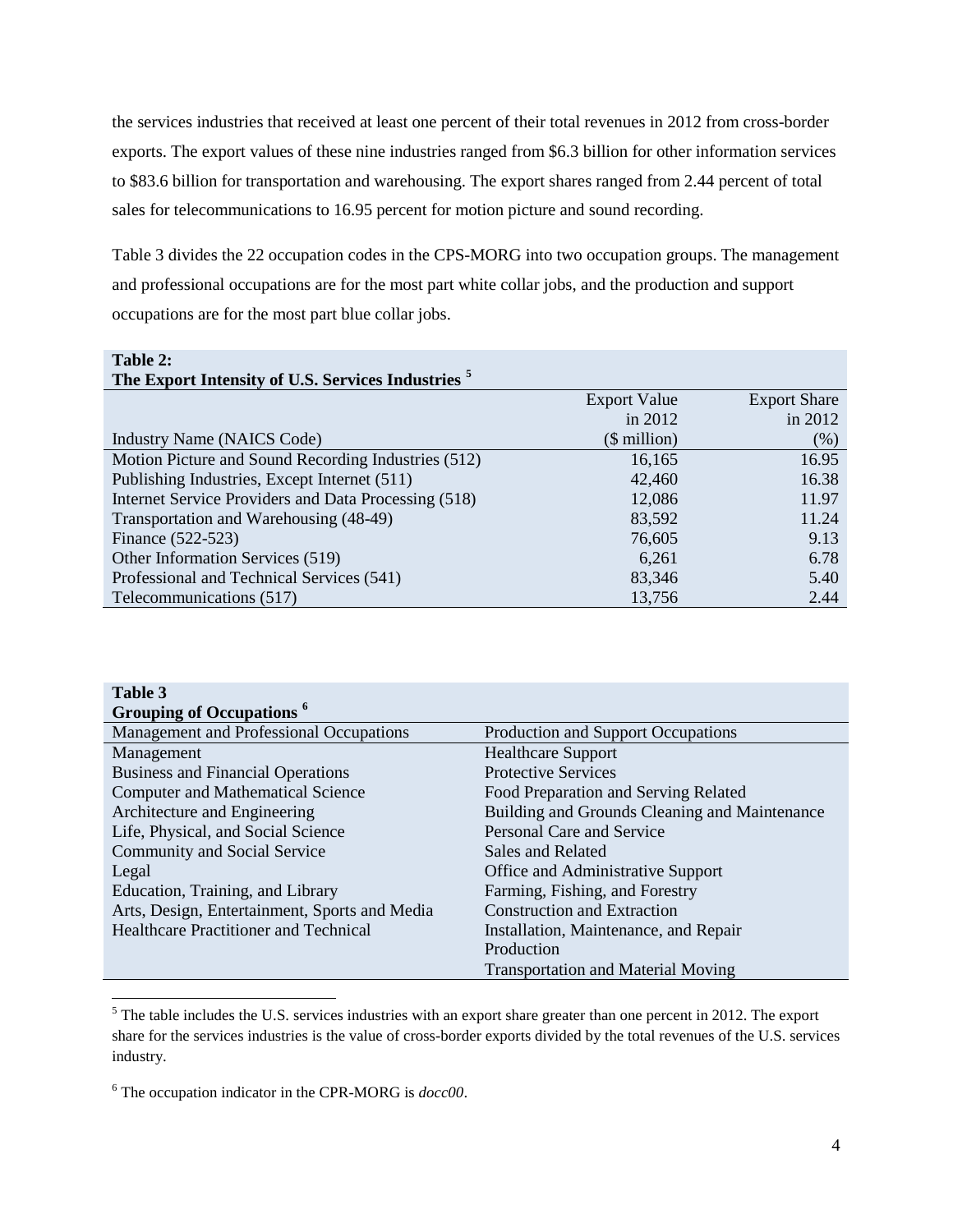Finally, Table 4 summarizes the percentage differences in average weekly earnings by industry group, occupation group, and export intensity. The first column focuses on workers in management and professional occupations. Within manufacturing, the workers' average weekly earnings were 14.6% higher in the export-intensive industries. Within services, the workers' average weekly earnings were 10.3% higher in export-intensive industries. The second column of the table focuses on workers in production and support occupations. In this occupation group, the gaps were even larger: average weekly earnings were 27.6% higher in export-intensive industries in manufacturing and 29.1% higher in exportintensive industries in services.

| Table 4:                                                                              |                                 |                            |
|---------------------------------------------------------------------------------------|---------------------------------|----------------------------|
| Differences in Weekly Earnings by Industry and Occupation Groups and Export Intensity |                                 |                            |
|                                                                                       | Management and                  | Production and             |
|                                                                                       | <b>Professional Occupations</b> | <b>Support Occupations</b> |
|                                                                                       |                                 |                            |
| <b>Manufacturing Industries</b>                                                       |                                 |                            |
| Export Share $> 10\%$                                                                 | \$1,514                         | \$809                      |
| Export Share $\leq 10\%$                                                              | \$1,321                         | \$634                      |
| % Difference                                                                          | 14.6%                           | 27.6%                      |
|                                                                                       |                                 |                            |
| Services Industries                                                                   |                                 |                            |
| Export Share $>10\%$                                                                  | \$1,299                         | \$808                      |
| Export Share $\leq 10\%$                                                              | \$1,178                         | \$626                      |
| % Difference                                                                          | 10.3%                           | 29.1%                      |
|                                                                                       |                                 |                            |

#### **3. Econometric Approach**

The earnings differences in Table 4 are not adjusted for differences in the characteristics of the workers in each of the occupation and industry groups. Ideally, the earnings differences would be calculated by comparing workers who are employed in the different sets of industries but are otherwise similar in terms of their education, experience, location, and demographics. This comparison is the aim of the multivariable regression analysis in this section. The regression model effectively removes the contributions of the individual characteristics from the workers' earnings before calculating the interindustry differences in weekly earnings.

Equation (1) is the multivariate econometric model.

 $ln W_i = \beta_0$  ExportIntensive<sub>i</sub> +  $\beta_1$  CollegeGrad<sub>i</sub> +  $\beta_2$  GraduateDeg<sub>i</sub> +  $\beta_3$  Experience<sub>i</sub> +

$$
+\beta_4 \text{ Male}_i + \beta_5 \text{ White}_i + \sum_s \gamma_s D_{is} + \varepsilon_i \tag{1}
$$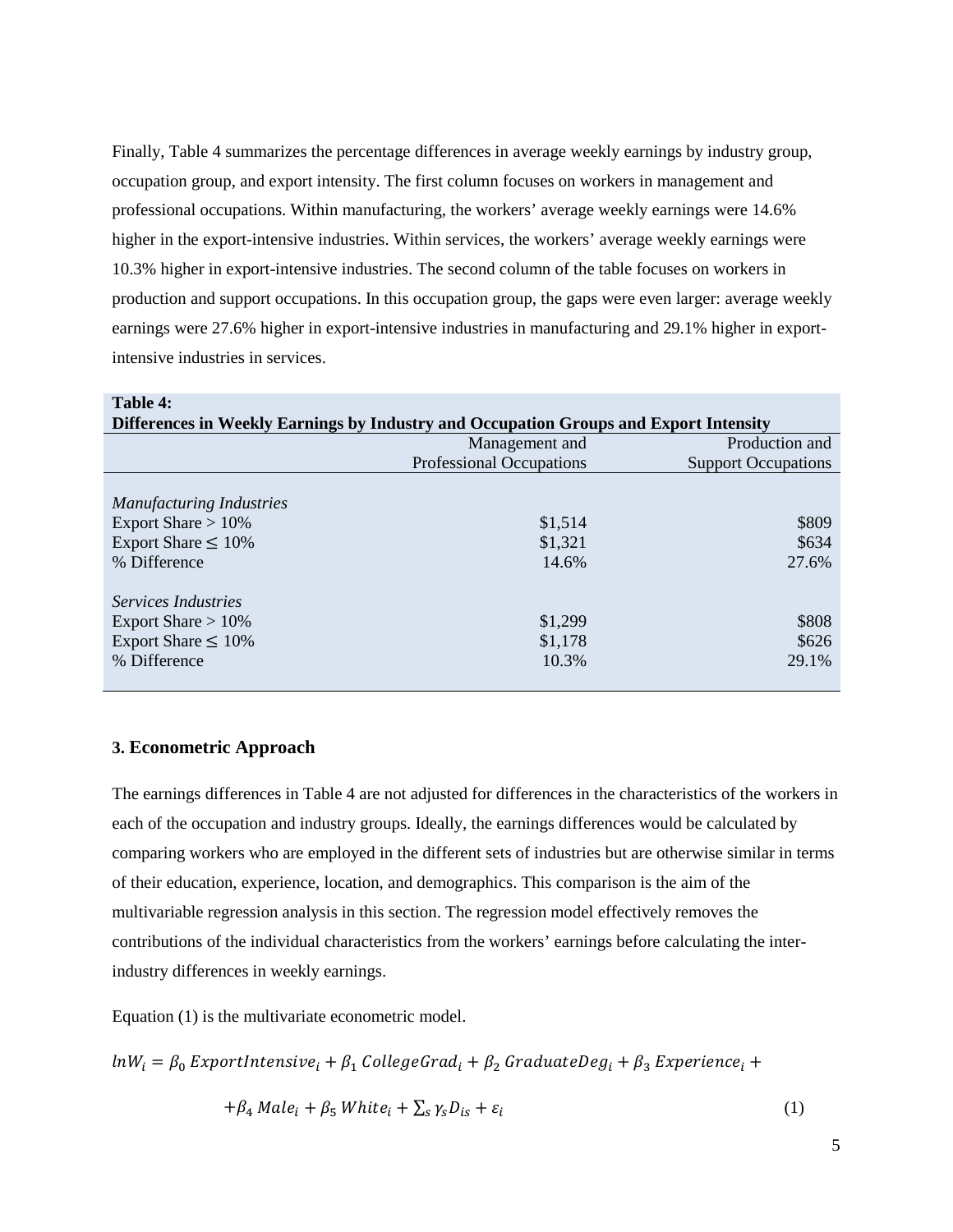The variable  $lnW_i$  is the log of worker i's average weekly earnings. ExportIntensity<sub>i</sub> is an indicator that is equal to one if the export share in the worker's industry is greater than ten percent. CollegeGrad<sub>i</sub> is an indicator that is equal to one if the worker completed a bachelor's degree, and  $GraduateDeg<sub>i</sub>$  is equal to one if the worker completed a graduate degree. Experience, is an indicator that is equal to one if the individual is at least 35 years old. White<sub>i</sub> and  $Male_i$  indicate individual i's race and sex.  $D_{is}$ represents a set of indicator variables that are equal to one if individual i is located in state  $s$ , and  $\varepsilon_i$  is the error term of the model.

The coefficient on export intensity,  $\beta_0$ , measures the premium in export-intensive industries, either in manufacturing or in services. The coefficients on the individual characteristics,  $\beta_1$  through  $\beta_5$ , measure the effect of education, experience, location, and demographic characteristics on the worker's earnings.

I estimate the model in equation (1) separately for each industry group (manufacturing, services) and occupation group (management and professional occupations, production and support occupations). The econometric model includes state fixed effects, and the individual observations are weighted using the sampling weights in the CPS-MORG data. The reported standard errors are corrected for potential clustering by industry.

#### **4. Econometric Estimates**

Table 5 reports the econometric estimates for workers in the manufacturing industries. The measures of the worker's human capital (education and experience) and demographic profile (race and sex) have the expected signs and are statistically significant. The export intensity of the worker's industry has a large, positive, and statistically significant effect on the earnings of workers in the production and support occupations but a smaller, positive, and statistically insignificant effect on the earnings of workers in the management and professional occupations. The estimated coefficient on the export intensity variable (multiplied by 100) indicates the percentage difference in the conditional means of the two groups of industries: earnings in the export-intensive industries are 19.0% higher for the production and support occupations, and they are 9.9% higher for the management and professional occupations. The state fixed effects control for geographic differences in earnings within the same industry and occupation. The individual  $\gamma_s$  coefficients are not reported in Table 5, but the  $F$  test at the bottom of the table indicates that these state effects are jointly significant.

There are several important differences across the two occupation groups. First and foremost is the export earnings premium, which is much higher for the blue collar workers in the production and support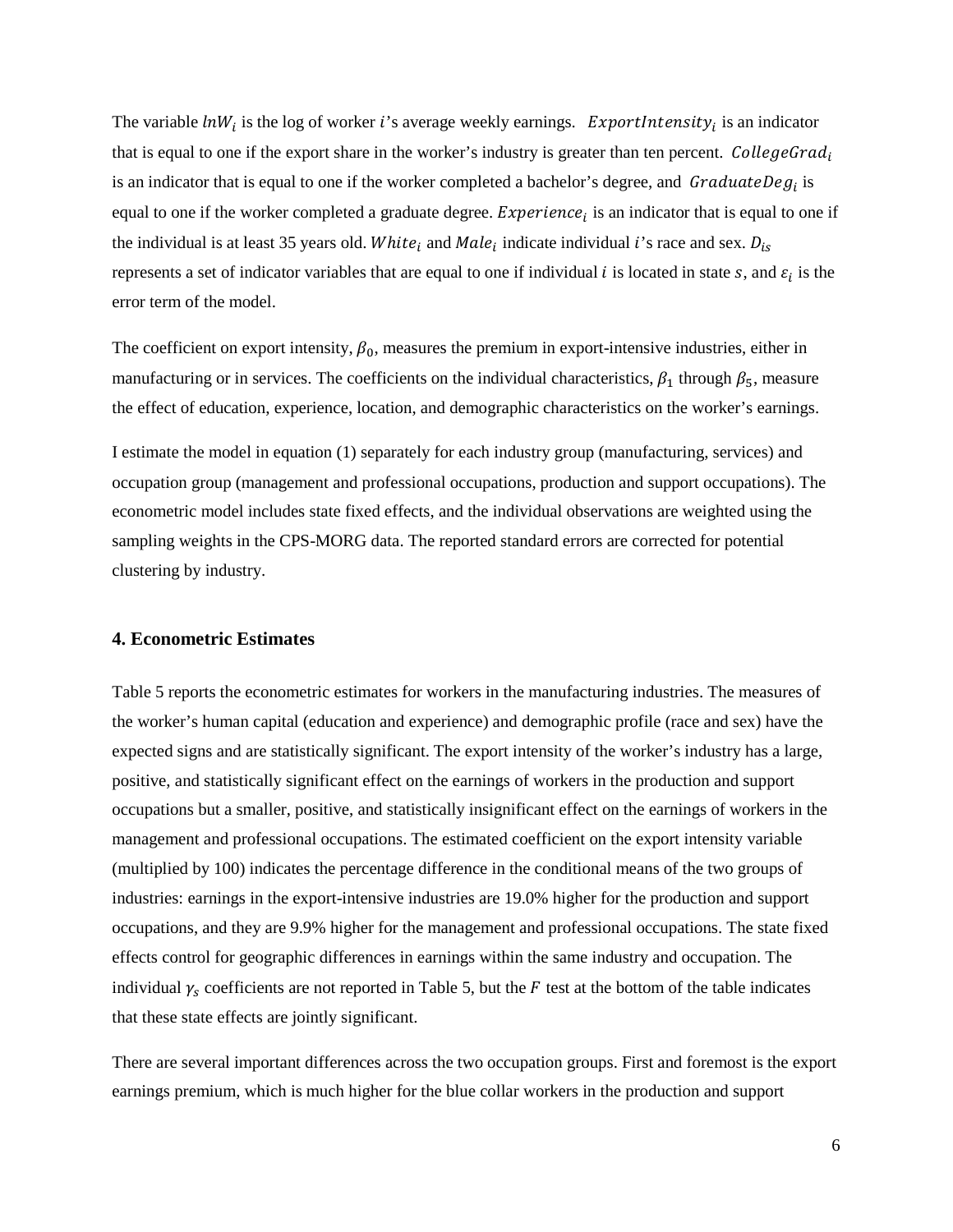occupations. In addition, experience and post-graduate education of the worker have larger effects on earnings in the management and professional occupations. On the other hand, the race and sex of the worker have larger effects on earnings in the production and support occupations.

| Table 5:                   |                                                                      |                            |  |
|----------------------------|----------------------------------------------------------------------|----------------------------|--|
|                            | Earnings Models for Workers in Manufacturing Industries <sup>7</sup> |                            |  |
| Dependent variable:        | Management and                                                       | Production and             |  |
| log of weekly earnings     | <b>Professional Occupations</b>                                      | <b>Support Occupations</b> |  |
|                            |                                                                      |                            |  |
| Export-Intensive           | 0.0992                                                               | 0.1903                     |  |
| Industries                 | (0.0596)                                                             | (0.0396)                   |  |
|                            |                                                                      |                            |  |
| Experience (Age $\geq$ 35) | 0.3365                                                               | 0.2751                     |  |
|                            | (0.0180)                                                             | (0.0140)                   |  |
| College Graduate           | 0.3868                                                               | 0.4055                     |  |
|                            | (0.0256)                                                             | (0.0524)                   |  |
|                            |                                                                      |                            |  |
| <b>Graduate Degree</b>     | 0.1774                                                               | 0.0969                     |  |
|                            | (0.0314)                                                             | (0.0567)                   |  |
|                            |                                                                      |                            |  |
| White                      | 0.0850                                                               | 0.0998                     |  |
|                            | (0.0190)                                                             | (0.0169)                   |  |
|                            |                                                                      |                            |  |
| Male                       | 0.2383                                                               | 0.3162                     |  |
|                            | (0.0289)                                                             | (0.0245)                   |  |
|                            |                                                                      |                            |  |
| Number of Observations     | 5,258                                                                | 12,012                     |  |
|                            |                                                                      |                            |  |
| $R^2$                      | 0.2059                                                               | 0.1769                     |  |
|                            |                                                                      |                            |  |
| F Statistics for the       | $F = 62.40$                                                          | $F = 54.08$                |  |
| <b>State Fixed Effects</b> | $p$ value = 0.00                                                     | $p$ value = 0.00           |  |
|                            |                                                                      |                            |  |

Table 6 reports the econometric estimates for workers in the services industries. There are still differences in the export earnings premia of the two occupation groups, but the gap is much smaller. A graduate degree has a larger effect on earnings in the management and professional occupations in services, but experience and the race and sex of the worker all have larger effects on earnings in the production and support occupations.

 $\overline{a}$ 

<span id="page-7-0"></span><sup>&</sup>lt;sup>7</sup> Both regressions include state fixed effects, and the standard errors that are reported in parentheses are corrected for clustering by industry.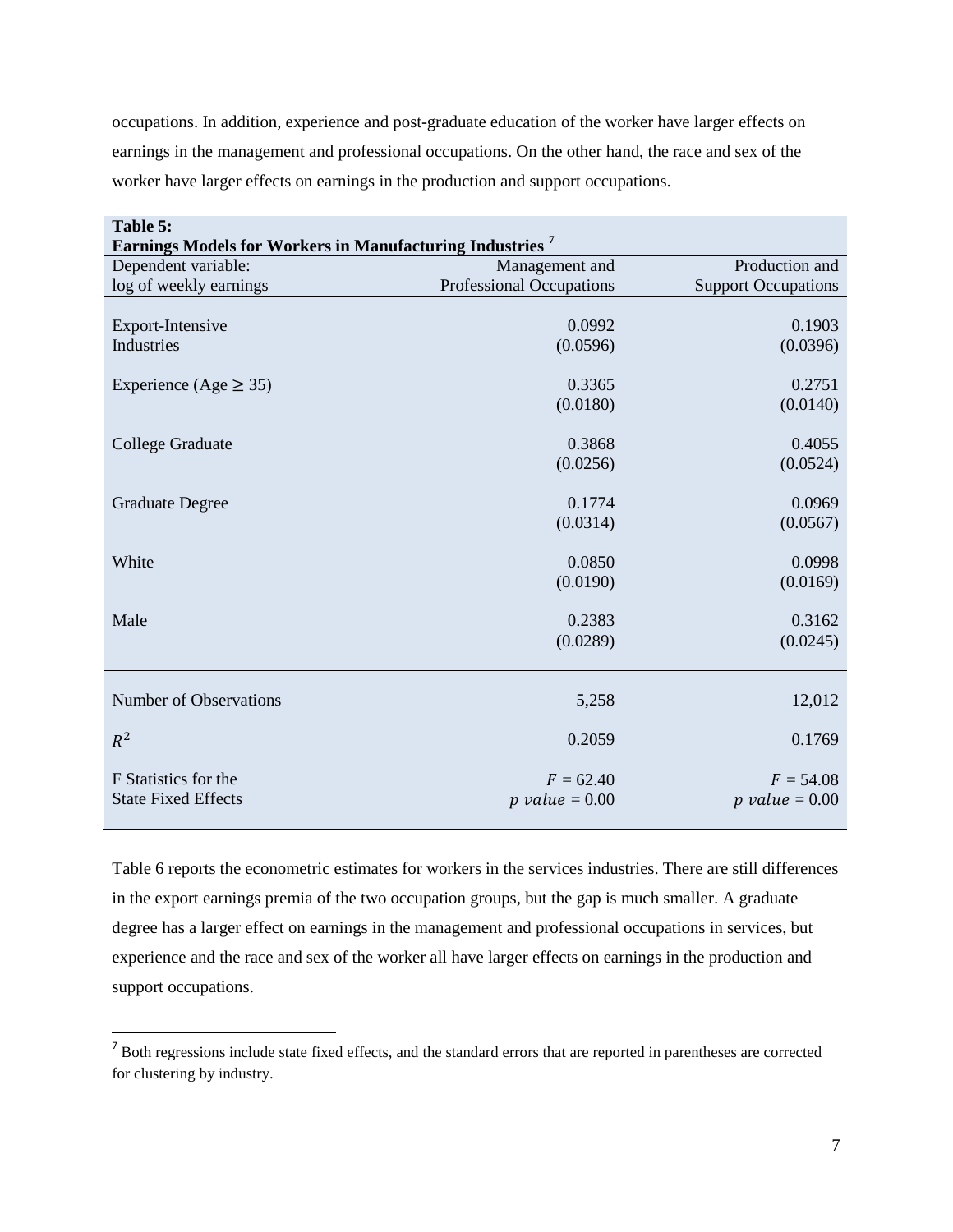| Table 6:                                                    |                                                   |                            |
|-------------------------------------------------------------|---------------------------------------------------|----------------------------|
| <b>Earnings Models for Workers in Services Industries 8</b> |                                                   | Production and             |
| Dependent variable:                                         | Management and<br><b>Professional Occupations</b> | <b>Support Occupations</b> |
| log of weekly earnings                                      |                                                   |                            |
| <b>Export Intensity</b>                                     | 0.1199                                            | 0.1764                     |
|                                                             | (0.0694)                                          | (0.0724)                   |
|                                                             |                                                   |                            |
| Experience (Age $\geq$ 35)                                  | 0.3526                                            | 0.4173                     |
|                                                             | (0.0222)                                          | (0.0505)                   |
| College Graduate                                            | 0.3926                                            | 0.3935                     |
|                                                             | (0.0215)                                          | (0.0404)                   |
|                                                             |                                                   |                            |
| <b>Graduate Degree</b>                                      | 0.1378                                            | 0.0427                     |
|                                                             | (0.0154)                                          | (0.0289)                   |
| White                                                       | 0.0410                                            | 0.0759                     |
|                                                             | (0.0103)                                          | (0.0177)                   |
|                                                             |                                                   |                            |
| Male                                                        | 0.2941                                            | 0.3666                     |
|                                                             | (0.0289)                                          | (0.0471)                   |
|                                                             |                                                   |                            |
| Number of Observations                                      | 57,800                                            | 89,214                     |
|                                                             |                                                   |                            |
| $R^2$                                                       | 0.1849                                            | 0.1721                     |
| F Statistics for the                                        | $F = 64.84$                                       | $F = 485.26$               |
| <b>State Fixed Effects</b>                                  | $p$ value = 0.00                                  | $p$ value = 0.00           |
|                                                             |                                                   |                            |

#### **5. Conclusions**

l

The econometric model indicates that the relatively high weekly earnings in export-intensive manufacturing and services industries in Table 4 can be explained in part by the education and experience levels of the workers in these industries. However, even after controlling for observable human capital, demographic, and location factors in the regression models in Tables 5 and 6, there remains a significant difference in earnings between industries that are export-intensive and industries that are not. The export earning premia are larger for blue collar workers than for white collar workers, and they are larger in manufacturing than in services.

<span id="page-8-0"></span><sup>8</sup> Both regressions include state fixed effects, and the standard errors (reported in parentheses) are corrected for clustering by industry.